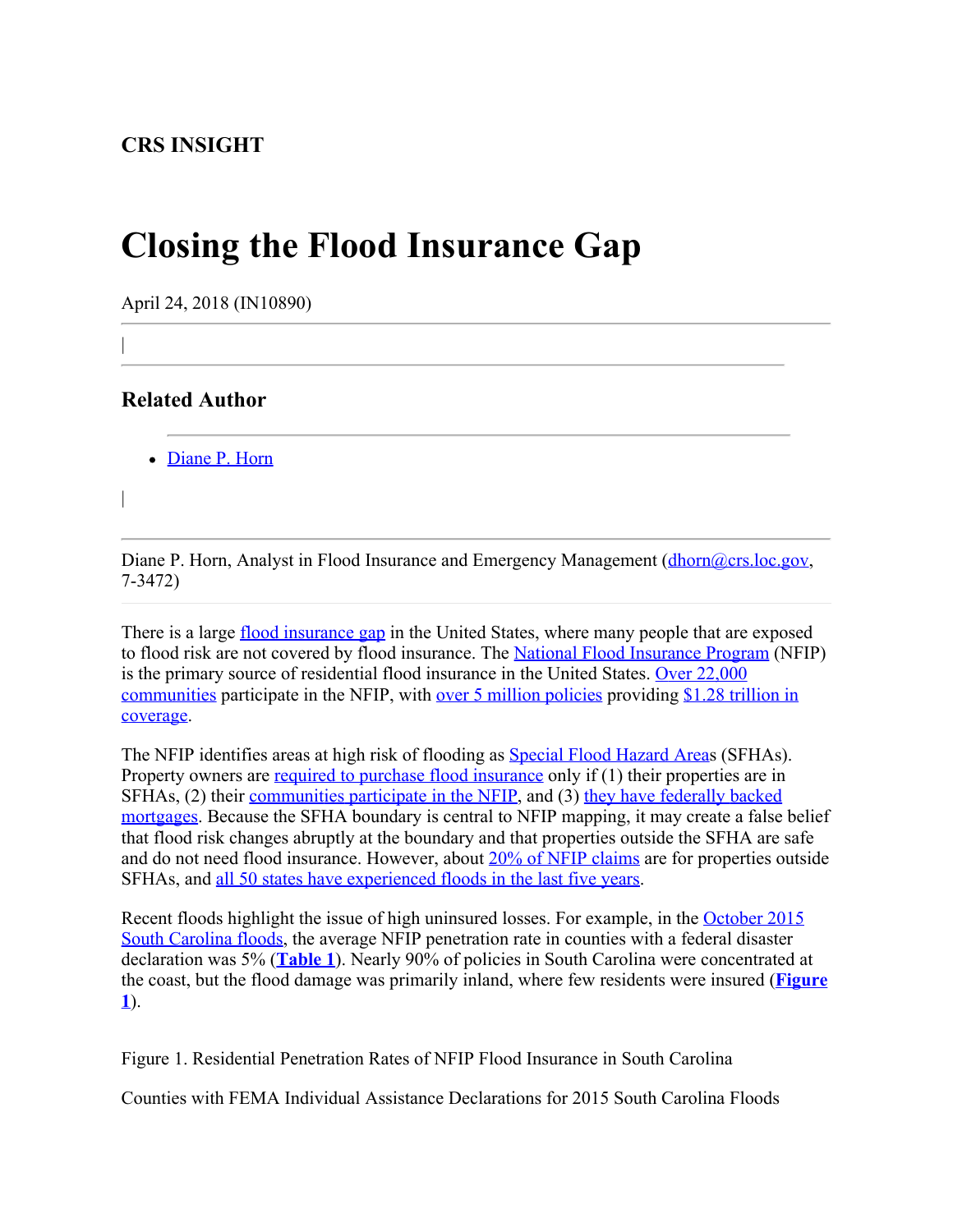## (DR-4241)



Source: Data for all figures provided by FEMA Congressional Affairs staff, November 6, 2017.

**Notes for all figures:** Left: county-wide penetration rate; right: penetration rate for structures in SFHA.

Table 1. Average Residential Penetration Rates for Recent Flood Events

Counties with FEMA Individual Assistance Declarations

| Flood<br>Event                     | Location          | Average<br>County<br>Penetration<br>Rate | Average<br><b>SFHA</b><br>Penetration<br>Rate | Counties<br>with<br>Highest<br><b>SFHA</b><br>Penetration<br>Rate | County-<br>wide<br>Penetration<br>Rate | Percentage<br>of County in<br><b>SFHA</b> |
|------------------------------------|-------------------|------------------------------------------|-----------------------------------------------|-------------------------------------------------------------------|----------------------------------------|-------------------------------------------|
| October<br>2015<br>$(DR-$<br>4241) | South<br>Carolina | $5\%$                                    | 30%                                           | <b>Berkeley</b><br>93%                                            | <b>Berkeley</b><br>10%                 | Berkeley<br>64%                           |
|                                    |                   |                                          |                                               | Charleston<br>83%                                                 | Charleston<br>44%                      | Charleston<br>73%                         |
| August<br>2016                     | Louisiana         | 17%                                      | 31%                                           | St.<br>Tammany                                                    | St.<br>Tammany                         | St.<br>Tammany                            |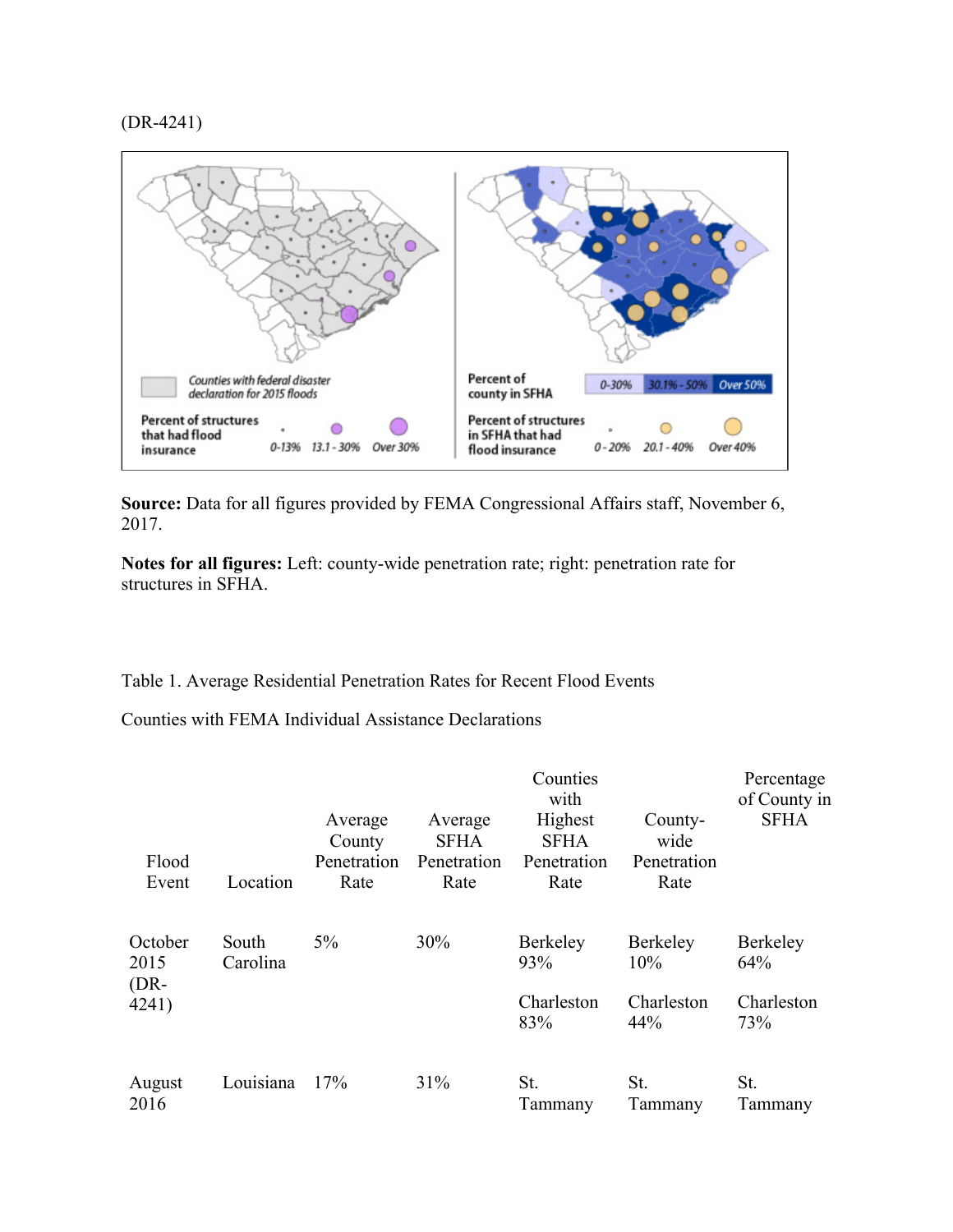| $(DR-$<br>4277)                                                                |                           |      |      | 73%                                | 53%                                | 27%                                |
|--------------------------------------------------------------------------------|---------------------------|------|------|------------------------------------|------------------------------------|------------------------------------|
|                                                                                |                           |      |      | Livingstone<br>54%                 | Livingstone<br>38%                 | Livingstone<br>62%                 |
| Hurricane<br>Harvey<br>$(DR-$<br>4332)                                         | Texas                     | 10%  | 21%  | Aransas<br>72%<br>Galveston<br>64% | Aransas<br>43%<br>Galveston<br>47% | Aransas<br>32%<br>Galveston<br>35% |
| Hurricane<br>Irma<br>$(DR-$<br>4337)                                           | Florida                   | 12%  | 31%  | St. Johns<br>73%<br>Monroe<br>54%  | St. Johns<br>35%<br>Monroe<br>51%  | St. Johns<br>52%<br>Monroe<br>88%  |
| Hurricane<br>Irma<br>$(DR-$<br>4335),<br>Hurricane<br>Maria<br>$(DR-$<br>4340) | U.S.<br>Virgin<br>Islands | 2.5% | n/a  | n/a                                | n/a                                | n/a                                |
| Hurricane<br>Irma<br>$(DR-$<br>4336),<br>Hurricane<br>Maria<br>$(DR-$<br>4339) | Puerto<br>Rico            | 0.2% | 1.9% | Carolina<br>3.1%<br>Cataño<br>0.6% | n/a<br>n/a                         | Carolina<br>14%<br>Cataño 40%      |

**Source:** Data provided by FEMA Congressional Affairs staff, November 6, 2017.

**Notes:** Penetration rates are given in all cases for the two counties with the highest penetration rates in the SFHA. For comparison, the penetration rate for the whole county is also given. FEMA describes NFIP penetration rates as the proportion of all properties with NFIP flood insurance. See, for example, U.S. Government Accountability Office, *[Flood Insurance](https://www.gao.gov/assets/670/662438.pdf)*[, GAO-](https://www.gao.gov/assets/670/662438.pdf)[14-297R](https://www.gao.gov/assets/670/662438.pdf), April 9, 2014, p. 6.

In the [2016 Louisiana](https://www.fema.gov/disaster/4277) floods, about 17% of the flooded properties were insured. The 2016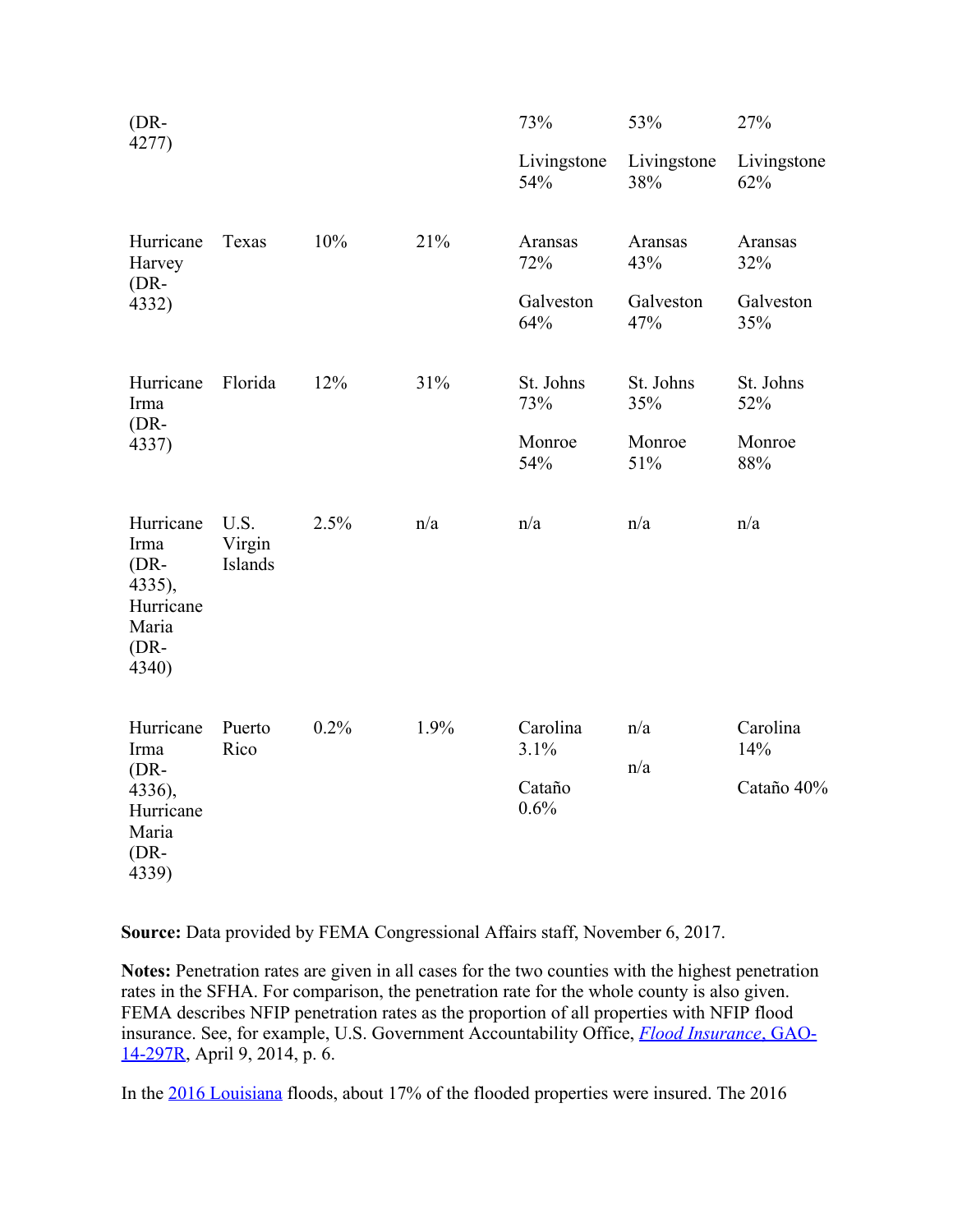floods were due to [intense rainfall](https://www.climate.gov/news-features/event-tracker/august-2016-extreme-rain-and-floods-along-gulf-coast) rather than coastal flooding, but NFIP policies were concentrated in a band relatively close to the coast (**[Figure 2](http://www.crs.gov/Reports/IN10890?source=INLanding#_Ref511899144)**).

Figure 2. Residential Penetration Rates of NFIP Flood Insurance in Louisiana

Counties with FEMA Individual Assistance Declarations for 2016 Louisiana floods (DR-4277)



The <u>flooding caused by the 2017 hurricanes</u> further highlighted the issue of low numbers of insured flood victims, with particularly low penetration rates in Puerto Rico and the Virgin Islands. On average, 10% of flooded structures had NFIP insurance in the 41 counties in Texas with [FEMA Individual Assistance \(IA\) declarations for Hurricane Harvey.](https://www.fema.gov/disaster/4332) In the 48 [Florida](https://www.fema.gov/disaster/4337) [counties with IA declarations for Hurricane Irma](https://www.fema.gov/disaster/4337), 12% of the flooded buildings had flood insurance. In both Texas and Florida, penetration rates were highest at the coast (see **[Figure 3](http://www.crs.gov/Reports/IN10890?source=INLanding#_Ref511058279)** and **[Figure 4](http://www.crs.gov/Reports/IN10890?source=INLanding#_Ref511058667)**, respectively). In contrast, many inland counties with a significant proportion of their area within the SFHA had low penetration rates despite the known flood risk.

Figure 3. Residential Penetration Rates of NFIP Flood Insurance in Texas

Counties with FEMA Individual Assistance Declarations for Hurricane Harvey (DR-4332)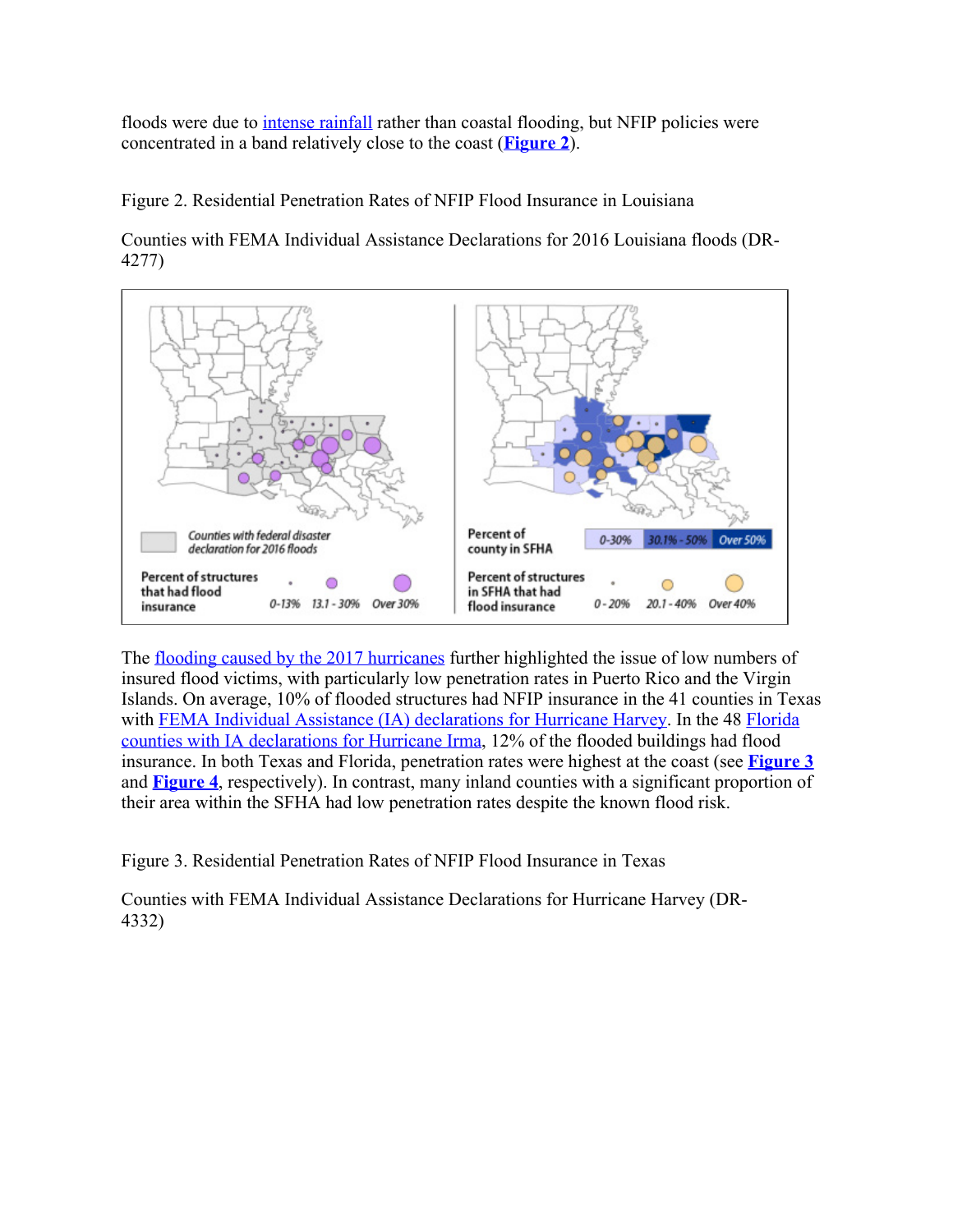

In the floods shown here, less than a third of the structures in SFHAs were insured. Although these structures may not have been covered by the **mandatory purchase requirement**, the extent of recent flooding suggests that residents in SFHAs might benefit from purchasing flood insurance voluntarily.

Figure 4. Residential Penetration Rates of NFIP Flood Insurance in Florida

Counties with FEMA Individual Assistance Declarations for Hurricane Irma (DR-4337)